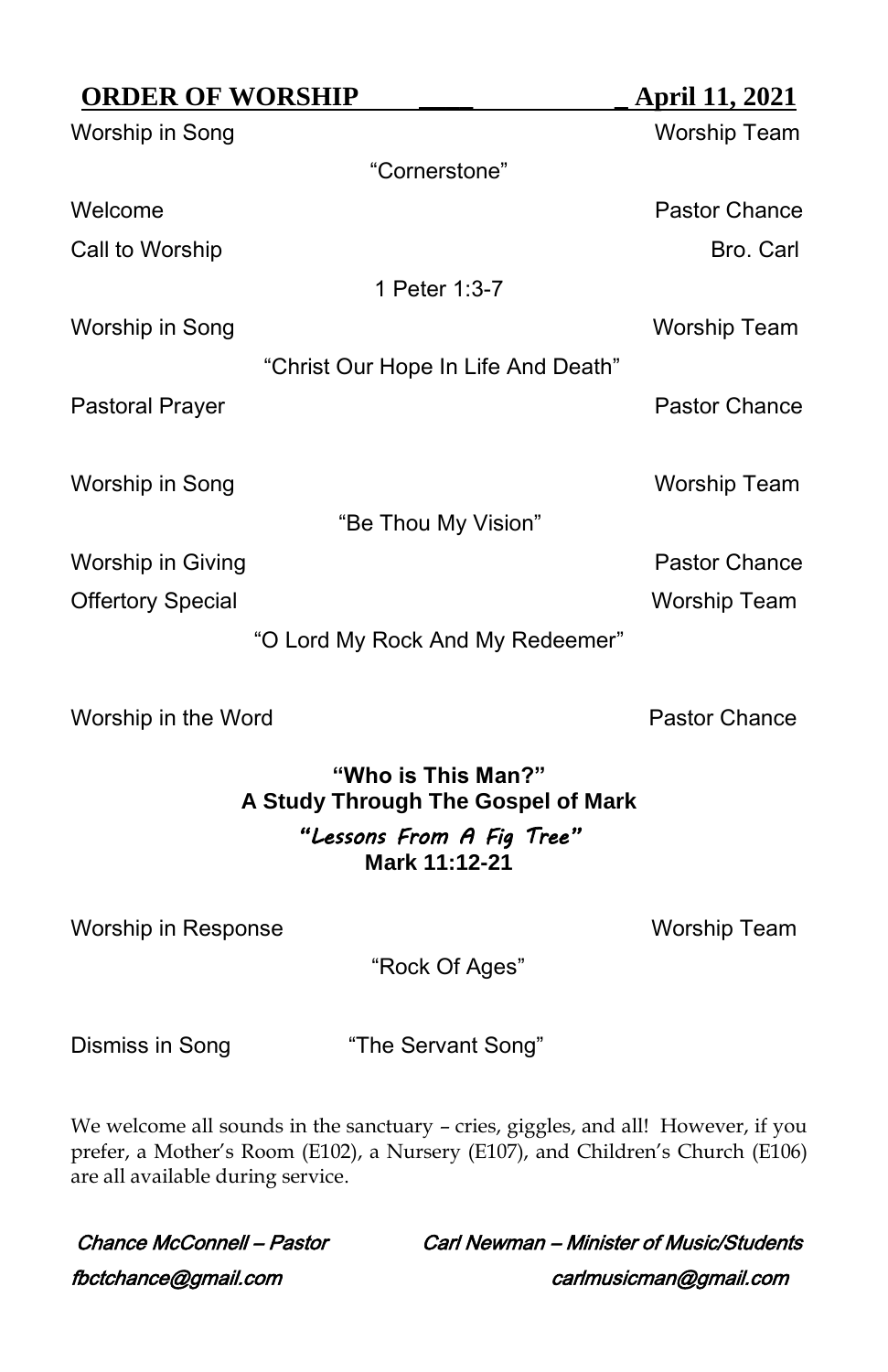# **ANNOUNCEMENTS**

*Interested in becoming a member of First Baptist Church Taylorsville?* – Pastor Chance would love to talk with you! He can be reached via email

at [fbctchance@gmail.com,](mailto:fbctchance@gmail.com) in person after any church service or during the week.

*Youth Small Group* – Beginning Sunday, April 18 from 5:00-6:00 p.m. Youth and parents please join us as we study the book of Jonah, expecting to grow in our walk with the Lord as we apply the Word of God to our lives.

*Junior Hardin Day* – Representative James Tipton by proclamation of the Kentucky House of Representatives declared February 4, 2021 in honor and memory of Junior Hardin. A copy of the Declaration is posted outside the office.

*Deacon's Meeting* – The Deacons meeting scheduled for April 11, 2021 has been rescheduled for April 18, 2021 at 6:00 p.m.

|   | <b>Weekly Schedule</b> |    |                        | <b>Last Week's Records</b> |           |
|---|------------------------|----|------------------------|----------------------------|-----------|
| S | 8:30                   | am | Worship Service*       | Morning Worship            | 46/103    |
|   | 9:45                   | am | Adult Sunday School    | Sunday School              | 19        |
|   | 11:00                  | am | Worship Service**      | Weekly Budget Goal         | 5,644.94  |
|   | 6:00                   | pm | Deacons Mtg Cancelled  | Offering                   | 11,502.99 |
| Т | 6:30                   | pm | <b>Trustee Meeting</b> | Goal to Date               | 79,029.16 |
| W | 6:30                   | pm | Youth Gathering        | Received to Date           | 82,616.22 |
|   |                        |    | Book & Movie Club      | United We Build            | 575.00    |
|   |                        |    | Nursery                | Designated                 | 262.00    |
|   |                        |    | Kids Ministry          | Annie Armstrong            | 1,100.00  |
|   |                        |    |                        | Youth Camp                 | 75.00     |

**\***(Masks required for the entire service.)

**\*\***(Masks may be removed when socially distanced.)

**First Baptist Church 115 West Main St. Taylorsville, KY 40071 Hours: M – F 9:00 a.m. – 5:00 p.m. information.fbct@gmail.com www.taylorsvillefbc.com 502-477-8197 Facebook: First Baptist Church Taylorsville, KY Adult Sunday School 9:45 am «» Worship 8:30 &11:00 a.m. Wednesday Night Bible Studies: Youth 6:30 p.m./Adults 7:00 p.m.**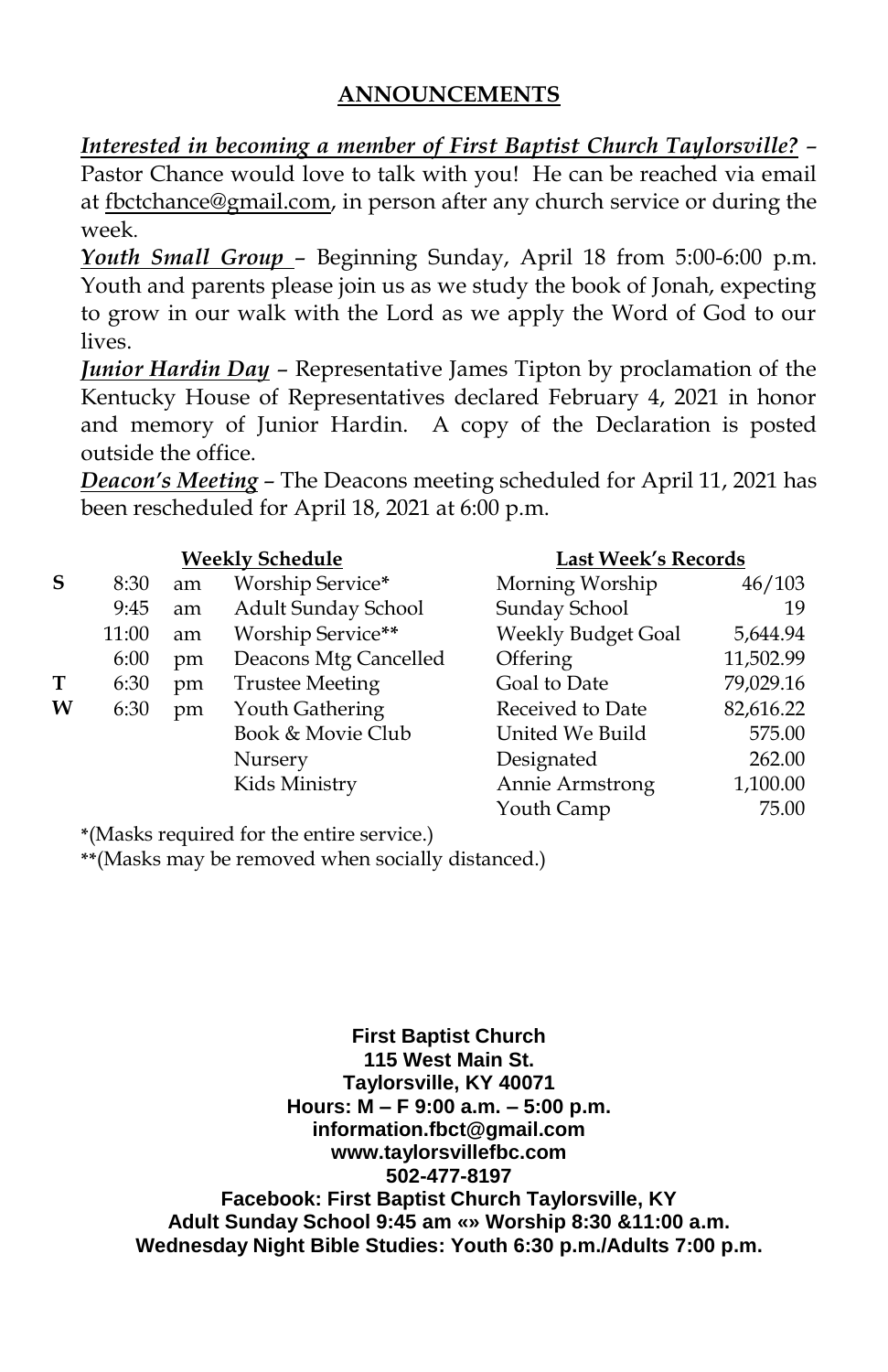## **"Who is This Man?" A Study through the Gospel of Mark** *"Lessons From A Fig Tree"* **Mark 11:12-21 Pastor Chance McConnell**

**In great and wonderful mystery, Jesus was fully \_\_\_\_\_\_\_\_\_\_\_\_\_ and fully \_\_\_\_\_\_\_\_\_\_\_\_\_ - both of which will be on display in this passage.**

This particular fig tree falsely gave off the appearance that it had

**In the original design of the temple, the Court of Gentiles was intended to be a place where the foreigner could come and seek the \_\_\_\_\_\_\_\_\_\_\_\_\_.**

**The temple was the place where the presence of the Lord was pleased to dwell with His people - it was a place of \_\_\_\_\_\_\_\_\_\_\_\_\_ and \_\_\_\_\_\_\_\_\_\_\_\_\_.**

**The Court of Gentiles has become a virtual stock market of animal dealers who over charged for sacrifices and corrupt money changers who stole from those who came with foreign currency. All of this condoned by the \_\_\_\_\_\_\_\_\_\_\_\_\_ \_of Israel who made themselves rich off the extortion of God's people.**

**As Jesus enters the\_\_\_\_\_\_\_\_\_\_\_\_\_, He is disgusted, grieved, sorrowful, and righteously angered by what He sees and observes.**

**In Mark 11, the barren fig tree is a picturing of God's \_\_\_\_\_\_\_\_\_\_\_\_\_ on the temple.**

**The temple should have been producing \_\_\_\_\_\_\_\_\_\_\_\_\_- worship, prayer, and reverence for Holy God. But it had become a place where the poor were preyed on and the foreigner was kept from seeking God.**

**Jesus is \_\_\_\_\_\_\_\_\_\_\_\_\_ but He is also \_\_\_\_\_\_\_\_\_\_\_\_\_.**

**Application (Take Home Truths)**

**As the people of God, we must be aware that it is possible in our own Christian lives and walk as well as in the life of the church to have the appearance of fruit and yet be lacking.**

**The questions that we must ask are: "Am I spiritually healthy? "Is our church healthy?" Or are we just busy?** 

**Are we healthy? Do we have - corporately and personally - hearts that are for the Lord? Are we seeking to worship him and live our lives in the ways he has told us?**

**Are you pursing Christ daily and intentionally in prayer and study of His Word? Are you living out the gospel and bearing fruit that keeps with repentance?**

Is our church a house of prayer and a bright shining gospel light to the<br>community, that says "This is what it means to know and follow Jesus Christ!"<br>Are we a place whose highest aim is the worship of God? Are we a place **forgiving spirits to people who seek the good of others? Or are we something else? Do we have the leaves of religion without the fruit?**

**The lesson of the fig tree is a reminder to search our own hearts and our church's heart to ensure we are not just busy with activity but are truly worshipping the Lord.**

**We must be on guard and fight against the temptation to not become those who honor with our lips while our hearts are far from God.**

| human & God | fruit     | Lord  | reverence &<br>holiness | religious<br>leaders |
|-------------|-----------|-------|-------------------------|----------------------|
| temple      | iudaement | fruit | servant & judge         |                      |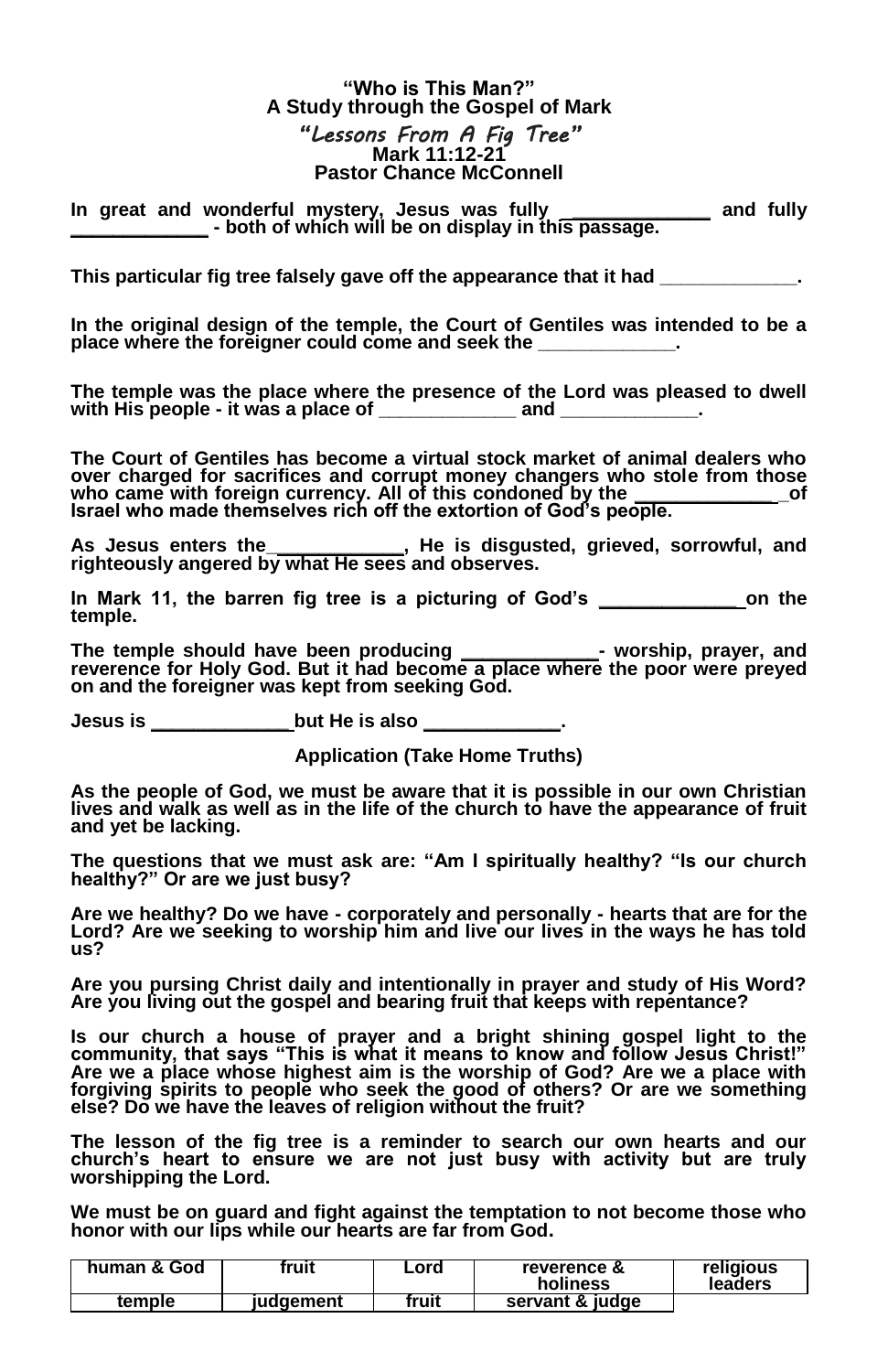

**"Bear fruit in keeping with repentance".**

**Matthew 3: 8**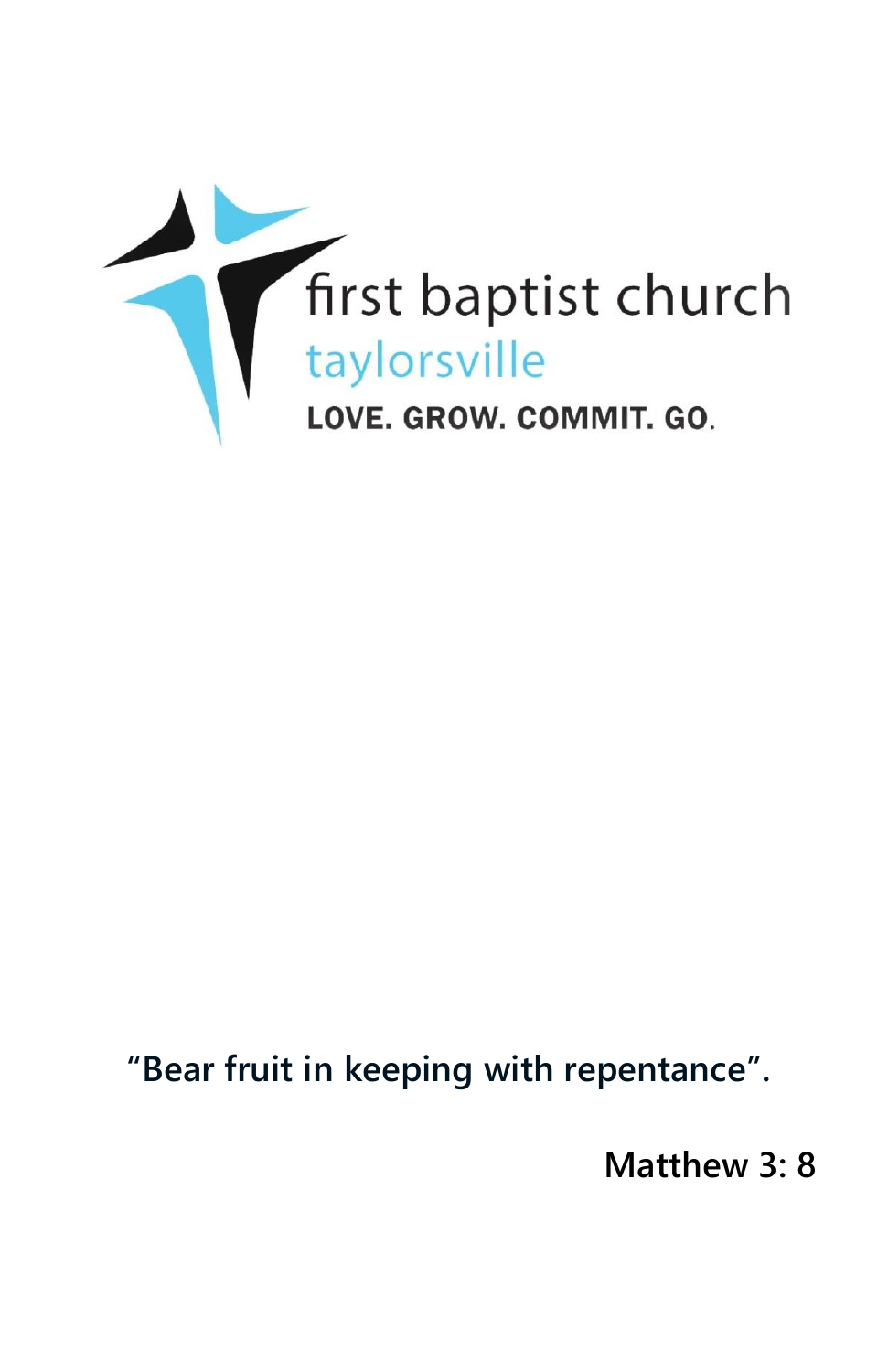## **PRAYER GUIDE Assisted Living**

Rachel Hagan (Masonic) Pauline Henry (Signature) Paul Hieb (Signature)

Janet Barnett Donna Houghlin Robbie Shewmaker Kenneth Bulf **Guide Communist Communist Communist Communist Communist Communist Communist Communist Communist Communist Communist Communist Communist Communist Communist Communist Communist Communist Communist Communist Co** Tom/Lynelle Coomes Carroll Ingram Charlie Stout Ella Daughtery Charlie Jewell Donna Smith Tim Edwards **Marilyn Sweazy** Lottie Miller **Marilyn Sweazy** Dale Gaddie Lucille Nation Debbie Truax Jessie Hardin Marvin Nichols Ernie Whitehouse Larry Hickman Lonzo Price Jill Whitehouse

Devona Hickerson **Judy Satterly** Rebecca Martin

Iverson Warinner (Jefferson Place)

Curtis Ochs (Sunrise Sr. Living)

## **Long Term Needs**

**Military**

**Other Concerns**

**FBC Prayer Emphasis** FBC Sunday School

> **Our Community** East Main Street

### **Local Church**

Gethsemane Baptist Church Dr. Dale Holcomb

# **The World**

Missionaries, believers, pastors, and the people of Faeroe Islands.



\*Please help keep us updated – requests will remain on the list for 4 weeks. If you desire longer, or to have them placed in a different section, Please call the church office to let us know.

Dave & Lori Young

Gary Bilger **Tasha Shaw Crague Coble** Tasha Shaw Crague

**Franklin Barnett Franklin Barnett** Pat Muench **Pat Sylvia Shelburne**<br> **Pat Mudy Satterly Pat Sylvia Shelburne** Robert Vest